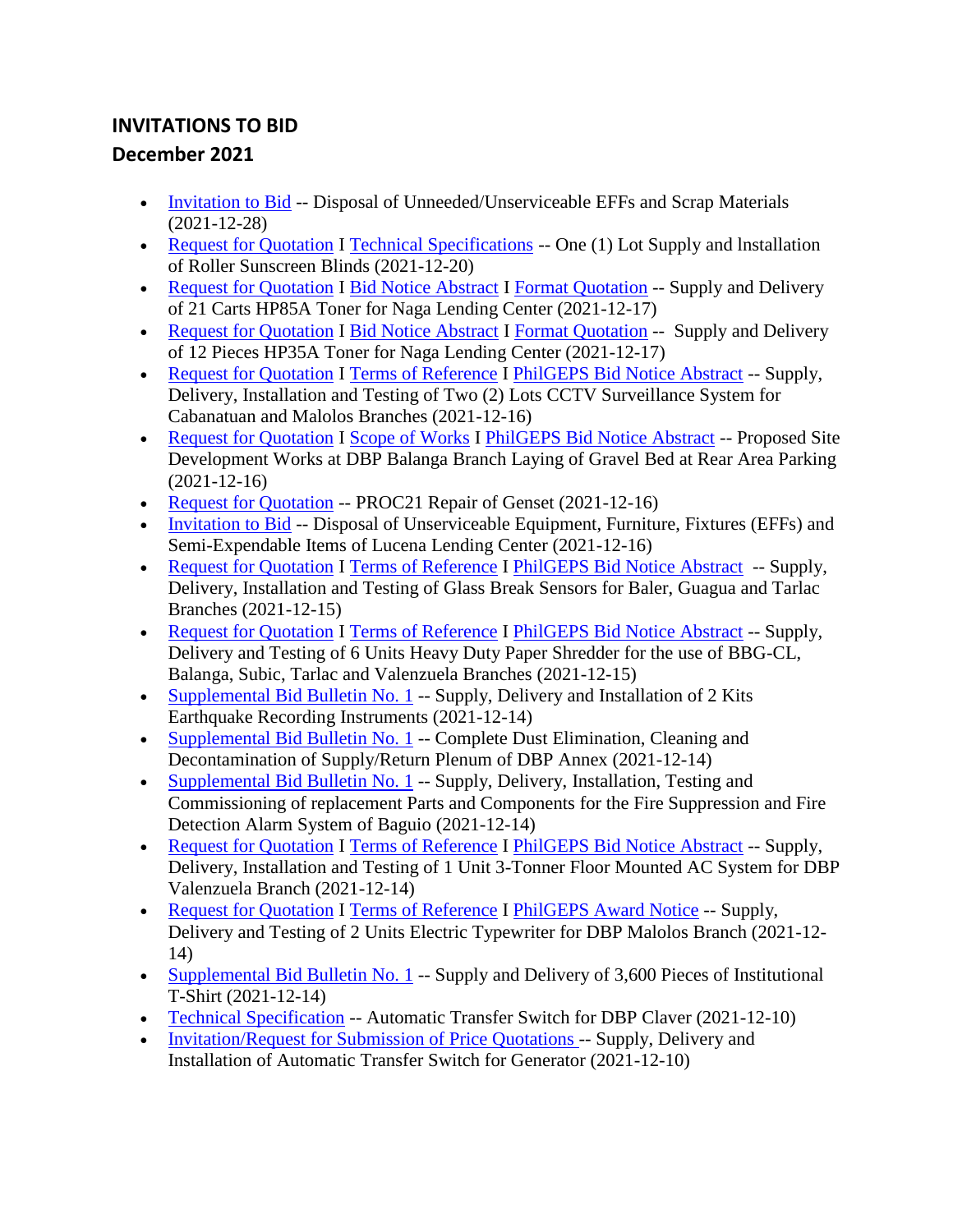- [Supplemental Bid Bulletin No. 03](https://www.dbp.ph/wp-content/uploads/2021/12/R-Bid-Bulletin-No.-3-Data-Warehouse-C-2021-09-1.pdf) -- Procurement of Consulting Services for the Supply, Delivery, Installation, Configuration, Customization, Integration/Migration, Testing and Implementation of Enterprise Data Warehouse (2021-12-10)
- [Request for Quotation](https://www.dbp.ph/wp-content/uploads/2021/12/printableBidNoticeAbstract.pdf) I [Technical Specification](https://www.dbp.ph/wp-content/uploads/2021/12/SPECS.pdf) -- Supply, Delivery & Installation of One (1) Lot CCTV Surveillance System for DBP Iligan (2021-12-09)
- [Invitation to Bid -](https://www.dbp.ph/wp-content/uploads/2021/12/7-Invitation-to-Bid.pdf) Negotiated Sale -- Disposal of Unneeded Equipment, Furniture and Fixtures (EFFs) and Scrap Metals (2021-12-09)
- [Invitation to Bid](https://www.dbp.ph/wp-content/uploads/2021/12/Invitation-to-Bid_Public-Bidding-Rebid.pdf) -- Sale/Disposal of DBP's Unneeded/Unserviceable Movable Property Items (2021-12-09)
- [Request for Quotation](https://www.dbp.ph/wp-content/uploads/2021/12/PhilGEPS8285539-Photo-Canvas-Printing-and-Framing-of-9-Photos.pdf) -- PROC 21 Supply and Delivery of Photo Canvas Printing  $\&$ Framing of the 9 Photos (2021-12-09)
- [Request for Quotation](https://www.dbp.ph/wp-content/uploads/2021/12/PhilGEPS8283816-Hiring-of-an-Event-Coordinator.pdf) -- PROC 21 Hiring of an Event Coordinator (2021-12-09)
- [Supplemental Bid Bulletin No. 1](https://www.dbp.ph/wp-content/uploads/2021/12/R-Quantum-I500-bid-bulletin-no.-1-G-2021-47.pdf) -- Maintenance and Support for Quantum i500 Tape Library of the Development Bank of the Philippines (2021-12-07)
- [Supplemental Bid Bulletin No. 1](https://www.dbp.ph/wp-content/uploads/2021/12/R-Bid-Bulletin-Biometrics-access-systems.pdf) -- Supply, Delivery, Installation, Testing and Commissioning of Thirteen (13) Sets of Biometrics Access Systems for the Metro Manila Ward Branches of the Development Bank of the Philippines (2021-12-07)
- [Request for Quotation](https://www.dbp.ph/wp-content/uploads/2021/12/PhilGEPS8278550-Supply-and-Delivery-of-DBP-Calling-Cards.pdf) -- PROC21 Supply and Delivery of DBP Calling Cards (2021-12-07)
- [Invitation to](https://www.dbp.ph/wp-content/uploads/2021/12/ITB.pdf) Bid I [Bidding Rules and Procedures -](https://www.dbp.ph/wp-content/uploads/2021/12/Bidding-Rules-and-Procedures.pdf) DBP Kabankalan Disposal of Unserviceable Office Equipment (2021-12-07)
- [Request for Quotation](https://www.dbp.ph/wp-content/uploads/2021/12/PHILGEPS_RFQ.pdf) I [Terms of Reference](https://www.dbp.ph/wp-content/uploads/2021/12/TOR.pdf) -- Supply, Delivery, Installation, Testing and Commissioning of Two (2) Units 3 TR Floor Stand Inverter Type Air-Conditioning for DBP Masbate branch (2021-12-07)
- [Bidding Documents](https://www.dbp.ph/wp-content/uploads/2021/12/Bidding-Docs-Tagum-LC.pdf) I [Annex A I](https://www.dbp.ph/wp-content/uploads/2021/12/Annex-A.pdf) [Annex B](https://www.dbp.ph/wp-content/uploads/2021/12/ANNEX-B-TAGUM-DAVAO-DEL-NORTE-LC-BOQ-BLANK.pdf) -- Procurement of Services of a General Contractor for the Fit-out/Construction of DBP Tagum Lending Center (2021-12-06)
- [Request for Quotation](https://www.dbp.ph/wp-content/uploads/2021/12/RFQ-telco-lipa-lending-center.pdf) -- For One Telecommunication Line for Lipa Lending Center located in No. 2 CM Recto Avenue, Lipa City (2021-12-06)
- [Request for Quotation](https://www.dbp.ph/wp-content/uploads/2021/12/RFQ-Security-Policy-2021.pdf) -- Maintenance and Subscription Support for the Automated Security Policy Reviewer Solution (2021-12-06)
- [Request for Quotation](https://www.dbp.ph/wp-content/uploads/2021/12/E-ARCSERVE.pdf) -- Arcserve Backup and Recovery Software Maintenance Support (2021-12-06)
- [Request for Quotation -](https://www.dbp.ph/wp-content/uploads/2021/12/E-POWERWARE.pdf) Powerware UPS System Maintenance and Support (2021-12-06)
- [Request for Quotation](https://www.dbp.ph/wp-content/uploads/2021/12/REQUEST-FOR-QUOTATION-125KVS-GENSET-1.pdf) I [PhilGEPS Bid Notice Abstract](https://www.dbp.ph/wp-content/uploads/2021/12/PhilGEPS-Bid-Notice-Abstract-RFQ-Reference-No_-1.pdf) I [Terms of Reference](https://www.dbp.ph/wp-content/uploads/2021/12/TERMS-OF-REFERENCE-125KVS-GENSET.pdf) -- General Repair of 125KVA Generator Set of DBP San Fernando, Pampanga Branch (2021-12-06)
- [Invitation for Negotiation](https://www.dbp.ph/wp-content/uploads/2021/12/Notice-for-Negotiation-Conduits-and-Fittings-Boxes-Switches-and-Outlets-Lighting-Fixtures-and-Miscellaneous-Materials.pdf) -- Supply and Delivery of Conduits and Fittings, Boxes, Switches and Outlets, Lighting Fixtures, and Miscellaneous Materials for the Data Center of the Development Bank of the Philippines (2021-12-03)
- [Notice of Negotiation](https://www.dbp.ph/wp-content/uploads/2021/12/Notice-of-Nego-Viva-Sales-Enterprises.pdf) -- Viva Sales Enterprises (2021-12-03)
- [Notice of Negotiation](https://www.dbp.ph/wp-content/uploads/2021/12/Notice-of-Nego-Manara-Marketing.pdf) -- Manara Marketing (2021-12-03)
- [Notice of Negotiation](https://www.dbp.ph/wp-content/uploads/2021/12/Notice-of-Nego-Luzon-Sales-Co.-Inc_.pdf) -- Luzon Sales Co., Inc. Inc. (2021-12-03)
- [Invitation to Negotiate](https://www.dbp.ph/wp-content/uploads/2021/12/Invitation-to-Nego-NBR-General-Merchandise.pdf) -- NBR General Merchandise (2021-12-03)
- [Invitation to Bid](https://www.dbp.ph/wp-content/uploads/2021/12/DBP_BURGLAR-ALARM_Invitation-to-Bid_11.30.2021.pdf) -- Supply, Delivery, Installation, Testing  $&$  Commissioning of Burglar Alarm Systems for DBP Tubigon, DBP Bogo, DBP Toledo and DBP Tagbilaran branches (2021-12-03)